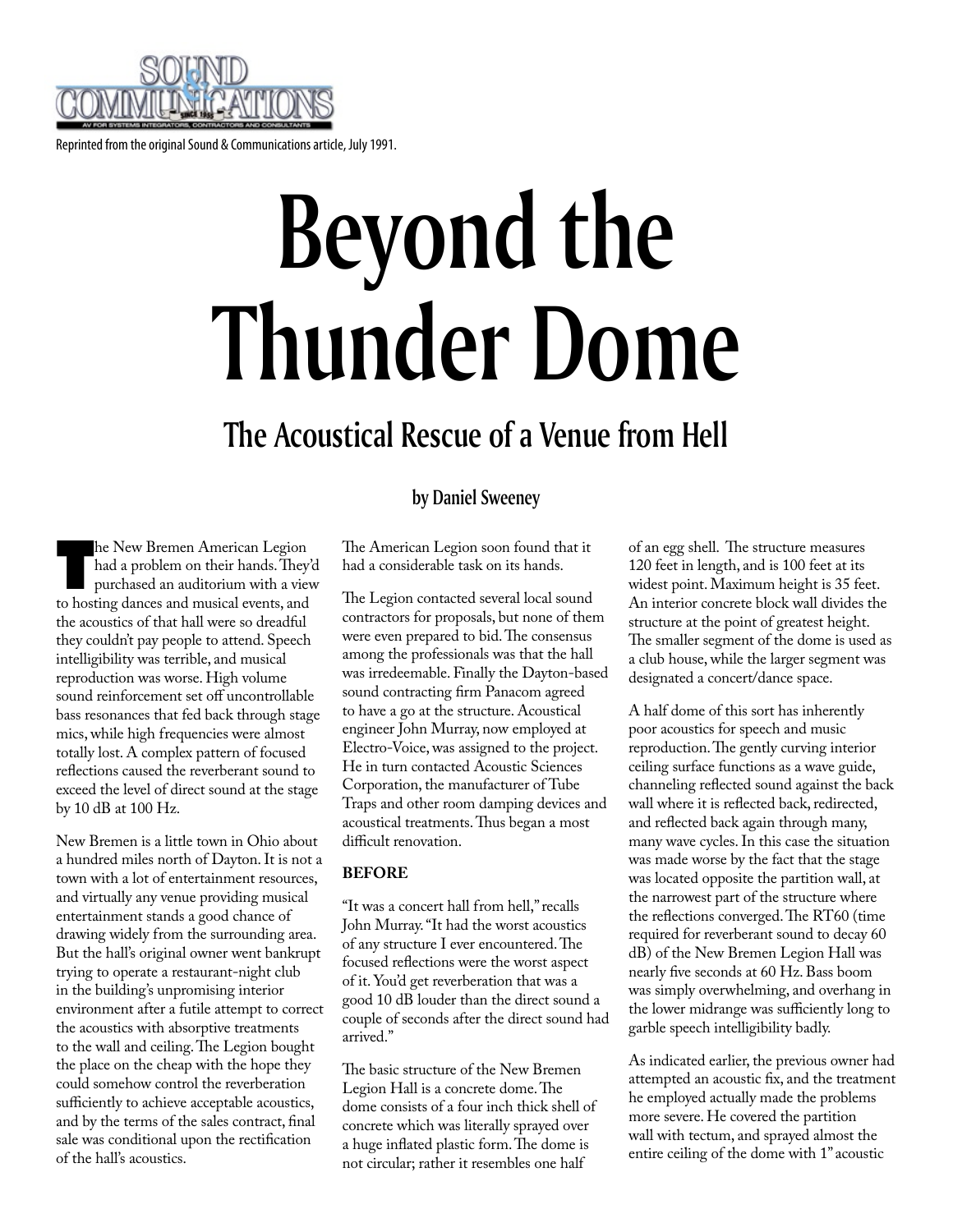

*The New Bremen Legion Hall in Ohio.*

cellulose. These treatments brought the RT60 down to less than a second for frequencies above 1 kHz, but did nothing to tame the uncontrolled bass and lower midrange, and indeed made them seem even more resonant. By the time Panacom and ASC were brought in, the building was at its acoustical nadir.

Murray intuited correctly that two steps had to be taken to achieve acceptable acoustics in the room. First, the bass and lower midrange had to be severely damped, and second, the room had to be livened in regions above 1 kHz.

"The Legion went along with the idea of controlling the bass," recalls Murray. "That was obvious to anybody, but they didn't like the idea of livening the highs. That took some convincing."

For bass control Murray turned immediately to Acoustic Sciences Corporation. "I'd worked with them before, and they made the only commercial product that seemed suitable."

Murray had access to TEF equipment and he made a series of measurements of the building with swept sine wave signals. He measured an RT60 of 4.41 seconds for a 60 Hz tone. An octave up, decay time was nearly as long, and it was still above 2 seconds at 500 Hz. Murray sent the information to ASC.

#### **ANOTHER LOOK**

Art Noxon, President of ASC, was confident that the structure could be salvaged, but the total budget of \$15,000 presented a real challenge. Noxon realized almost immediately that several hundred running feet of acoustical treatment would be required simply to attenuate the bass, and in terms of his company's pricing structure that quantity posed a problem.

ASC's basic product is the Tube Trap. The Tube Trap may be described as a damped resonator consisting of a wire mesh supporting frame wrapped with layers of compressed fiberglass, and surrounding a hollow interior. The Tube Trap, which comes in a variety of different sizes and configurations, has been designed to be reflective to mid and high frequencies, but absorptive of low frequencies. It tends to be most effective when placed at room corners where acoustic pressures are high. The constrained fiberglass layers then face high pressure nodes, which push air past the fiberglass and into the low pressure interior of the trap. Disposed in this manner, the individual strands of fiberglass are exposed to maximal sheer forces, and thus dissipate low frequency energy as heat much more effectively than simple wall panels of packed fiberglass.

ASC is both a pro sound and a consumer audio company, but its primary market is recording studios. The company has been

relatively inactive in sound contracting and in supplying concert hall architects, so the Bremen Hall project was a bit outside the company's normal activities. Nevertheless, Noxon was convinced he could set the hall to rights within the budget. "I knew it was going to take some improvising though," says Noxon. "We didn't really have a readymade product to suit this application."

Noxon generally likes to measure a room using Techron equipment manned by ASC personnel, but in this case he was satisfied with the reliability of Murray's measurements and accepted them at face value. Techron testing was supplemented with the construction of a scale model at ASC's Eugene, Oregon headquarters. Noxon made the model by stretching metalized mylar on a wooden framework, and then reflected a penlight beam off the mylar surface and used the pattern of light reflections to predict how sound waves would behave in enclosed space of the same form. The model is admittedly rough, but Noxon has found such mockups to be generally reliable instruments for determining the gross low frequency characteristics of an acoustic space.

#### **THE FIX**



*ASC TubeTraps in use at the hall.*

Noxon quickly determined the general characteristics of the hall, and realized, as had Murray, that not only would the bass